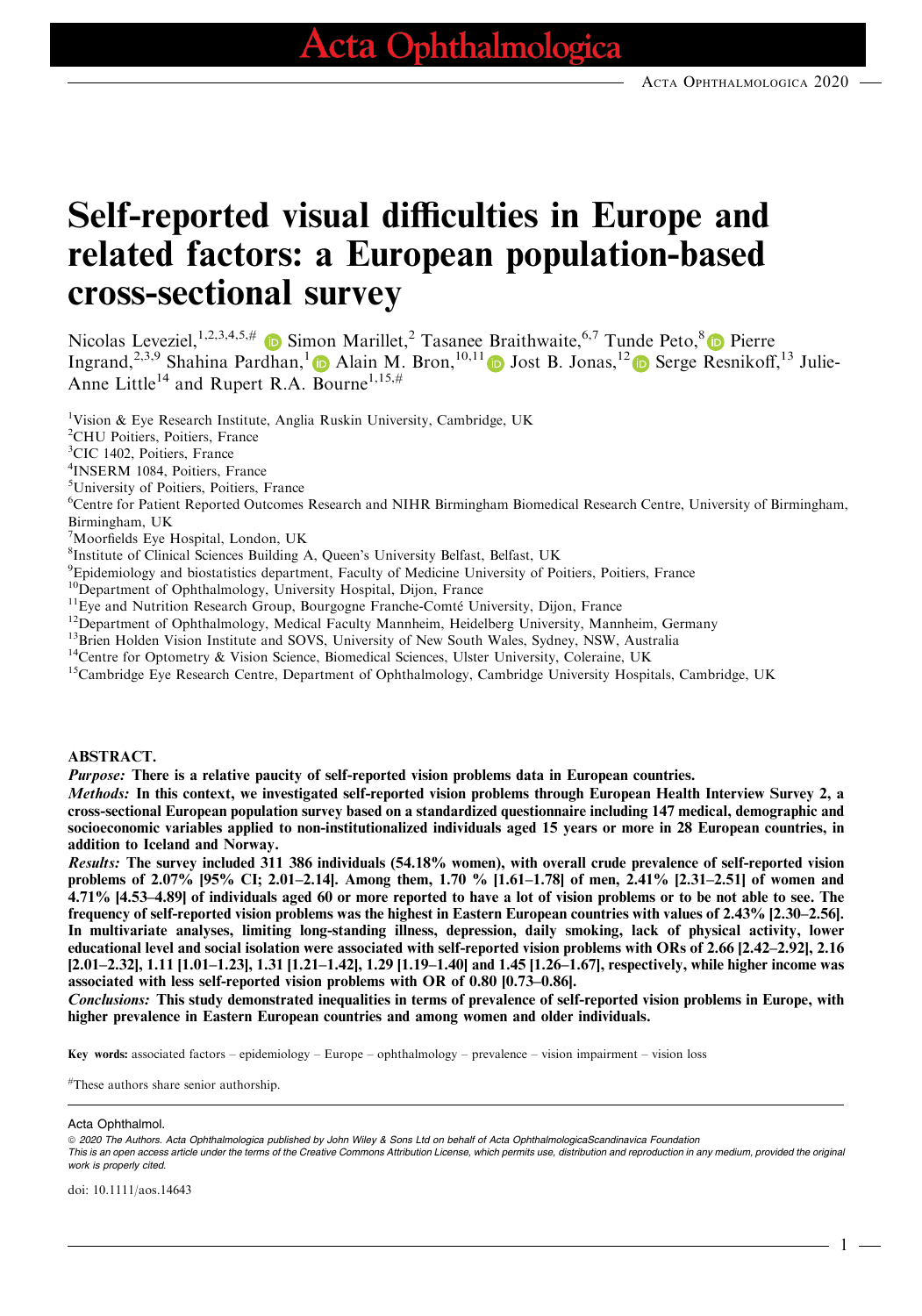# Introduction

In addition to reducing educational and economic opportunities, blindness and visual impairment have been linked to lower quality of life, shorter life expectancy and higher morbidity (McCarty et al. 2001; Lee et al. 2002; Thiagarajan et al. 2005; Knudtson et al. 2006; Cugati et al. 2007; Karpa et al. 2009; Chakravarthy et al. 2017; Wang et al. 2017). Identification of factors that link vision problems with morbidity and premature death can assist with prevention and improve welfare of those with existing vision impairment.

In 2017, the Global Burden of Disease Vision Loss Expert Group published a population-based prevalence study of visual impairment and blindness worldwide, followed by a paper focussing on prevalence and causes of vision loss in high-income countries and in Eastern and Central Europe (Bourne et al. 2017; Bourne et al. 2018). In these comprehensive<br>systematic reviews covering a systematic reviews covering a twenty-five-year period, the authors highlighted the paucity of data from Central and Eastern European countries. The European Health Interview Survey (EHIS 2), a European Union initiative, is a general population-based survey providing crosssectional national data on health status, health determinants and healthcare activities in the European Union. In this study, we examined associations between self-reported vision difficulties in the EHIS 2 and other variables included in the survey and other European socioeconomic variables.

We sought to ascertain the association between self-reported vision problems and other variables of interest having a potential interaction with vision problems, identified through review of the literature. Specifically, we focused on medical history of diabetes and depression (Cosh et al. 2018; Aljied et al. 2018; Yu et al. 2019; Schubert et al. 2019) and potential associated risk factors including smoking status (Nita et al. 2017a; Nita et al. 2017; Mitchell et al. 2018), gender inequity (Mganga H et al. 2011; Bourne et al. 2017) and social isolation (Brunes et al. 2019).

# Material and Methods

#### Study design and population

The study was performed under the auspices of the EUROVISION research programme, funded by the European Union Horizon 2020 in 2018 (H2020-EU.1.3.2). The EUROVISION project aims to describe the prevalence of self-reported vision problems in European countries and to identify related demographic and socioeconomic factors, health determinants and healthcare access issues. The European Health Interview Survey (EHIS 2) was performed between 2013 and 2015 and was designed to include population-based samples representative of the European population aged 15 years and older. People living in collective households or institutions were excluded from this survey. The survey was conducted in 28 member states of the European Union and in two neighbouring countries (Iceland and Norway).

#### Procedures

The sampling frame was defined from population census, population registers, dwelling registers, national health insurance registries, postcode address files or samples from the Labour Force Survey, depending on the countries participating in the survey. Using standardized questionnaires, the data were collected by face-to-face or telephone interviews, regular mail, email or through the Internet, with the majority of the data originating from telephone and face-to-face interviews. Eurostat recommended a minimal required sample size of 7000 individuals per country. This sample size was not reached for member states with a small population (Slovakia, Slovenia, Sweden, Malta, Luxembourg, Lithuania, Iceland, Hungary, Croatia, Finland, Estonia, Denmark, Czech Republic, Cyprus and Belgium). For all these countries, except Malta, Luxembourg and Iceland, the number of respondents was above 5000 (Fig. 1).

The standardized questionnaire included four different modules comprising a demographic and socioeconomic component and public health category divided into a European health status module, a European health determinant module and a European healthcare module (Table 1). The questionnaire included 147 variables in total.

#### Categorising variables

From the original age groups, two alternative categorizations have been created. First, in order to account for varying top-coding across countries, age groups 75–79, 80–84, 80+ and 85+ have been merged in one group (75+). These groups were used for the global and region-wise univariate analysis, the multivariate analysis and for age standardization. Second, in order to reach a large enough sample size in each group to obtain reliable results for logistic regression within each country, adult individuals have been pooled in the following groups 18–29, 30–39, 40– 49, 50–59, 60–69 and 70+. These groups were used for the individual countries univariate analysis.

Two groups pertaining to vision status were defined: 'no vision problems' and 'vision problems'. These groups were derived from the variable named PL2 ('Difficulty in seeing, even when wearing glasses or contact lenses'). The possible answers were 1: 'No difficulty', 2: 'Some difficulty', 3: 'A lot of difficulty' and 4: 'Cannot do at all/unable to do'. Individuals who answered 3 or 4 were included in the 'vision problems' group. Those who did not answer were excluded. We defined 'unmet need' for optical correction as the proportion of respondents within the 'vision problems' group who also reported not wearing an optical correction.

#### Associated factors

Aside from age and gender, other variables were created to investigate their association with vision difficulties. These variables included education, wealth, health, daily smoking, daily alcohol consumption, physical activity, depression, chronic conditions, functional limitations (for respondents aged 65 years or more), limiting long-standing illness and social isolation.

Education was categorized into three levels: 'low' for preprimary to lower secondary education, 'intermediate' for upper secondary to short cycle tertiary education and 'higher' for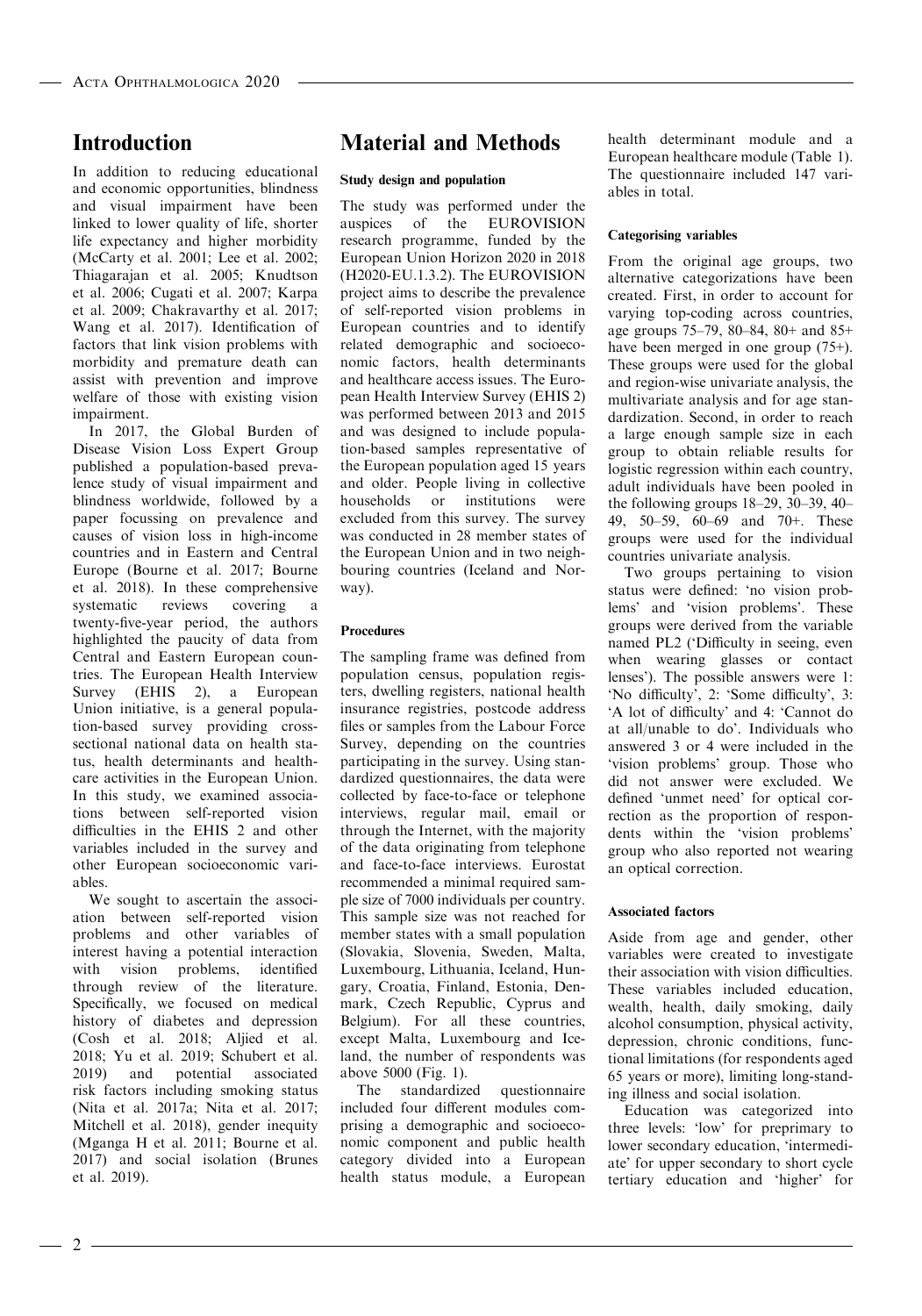

Fig. 1. Sample size and total weight for EHIS 2. (A) Sample size (number of respondents). (B) Targeted population (sum of unit weights).

| European Health Status<br>Module              | European Health<br>Determinants Module      | European Health Care<br>Module            |
|-----------------------------------------------|---------------------------------------------|-------------------------------------------|
| Health status                                 | Weight and height                           | Use of inpatient and day care<br>services |
| Specific diseases & chronic<br>conditions     | Physical activity                           | Use of ambulatory and home<br>care        |
| Occurrence of accidents and<br>injuries       | Consumption of fruits and<br>vegetables     | Medicine use                              |
| Absence from work (health)<br>problems)       | Smoking behaviour                           | Use of preventive services                |
| Physical & sensory functional<br>limitations  | Alcohol consumption                         | Unmet needs for health care               |
| Difficulties with personal care<br>activities | Social support                              |                                           |
| Difficulties with household<br>activities     | Provision of informal care or<br>assistance |                                           |
| Having pain                                   |                                             |                                           |
| Specific aspects of mental<br>health          |                                             |                                           |

tertiary education and above. Wealth was coded in two levels: 'low' for income in the lowest quintile and 'higher' for income in the other quintiles. Self-assessed health was coded in two levels: 'good' for respondent who judged their health 'good' or 'very good', 'poor' for those who answered 'fair', 'bad' or very 'bad'. Physical activity was coded 'yes' if the respondent walked, used a bike, practiced sports, fitness or recreational physical activities for 30 min or more at least once a week, and 'no' otherwise. Depression was assessed by either a response confirming depression, or from scoring more than three negative responses out of six items relating to mental well-being (chosen to be as similar as possible to the Center for Epidemiologic Studies-Depression scale). Chronic condition indicators included self-reported diabetes, heart

problems (coronary heart disease, angina pectoris or myocardial infarction) and stroke. The chronic condition indicators were combined into a single indicator variable encoding 'one or more chronic conditions'. Functional limitations were assessed by different items including difficulty walking half a kilometre on level ground, difficulty walking up or down 12 steps, difficulty feeding oneself, difficulty getting in and out of a bed or chair, difficulty dressing and undressing, difficulty using toilets and difficulty in bathing or showering. These items were combined in a single indicator variable encoding 'one or more functional limitations'. This variable was only defined for respondents aged 65 years and older. Social isolation was assessed by combining the following variables: partnership status and inadequate financial support. Respondents who were single and had inadequate financial support were deemed socially isolated. Respondents were defined as either living as a couple (married or not) or single according to their reported marital and consensual union status. Inadequate financial support was assessed by the inability of respondents to afford medical examination or treatment over the past 12 months. A more detailed definition of these variables is

3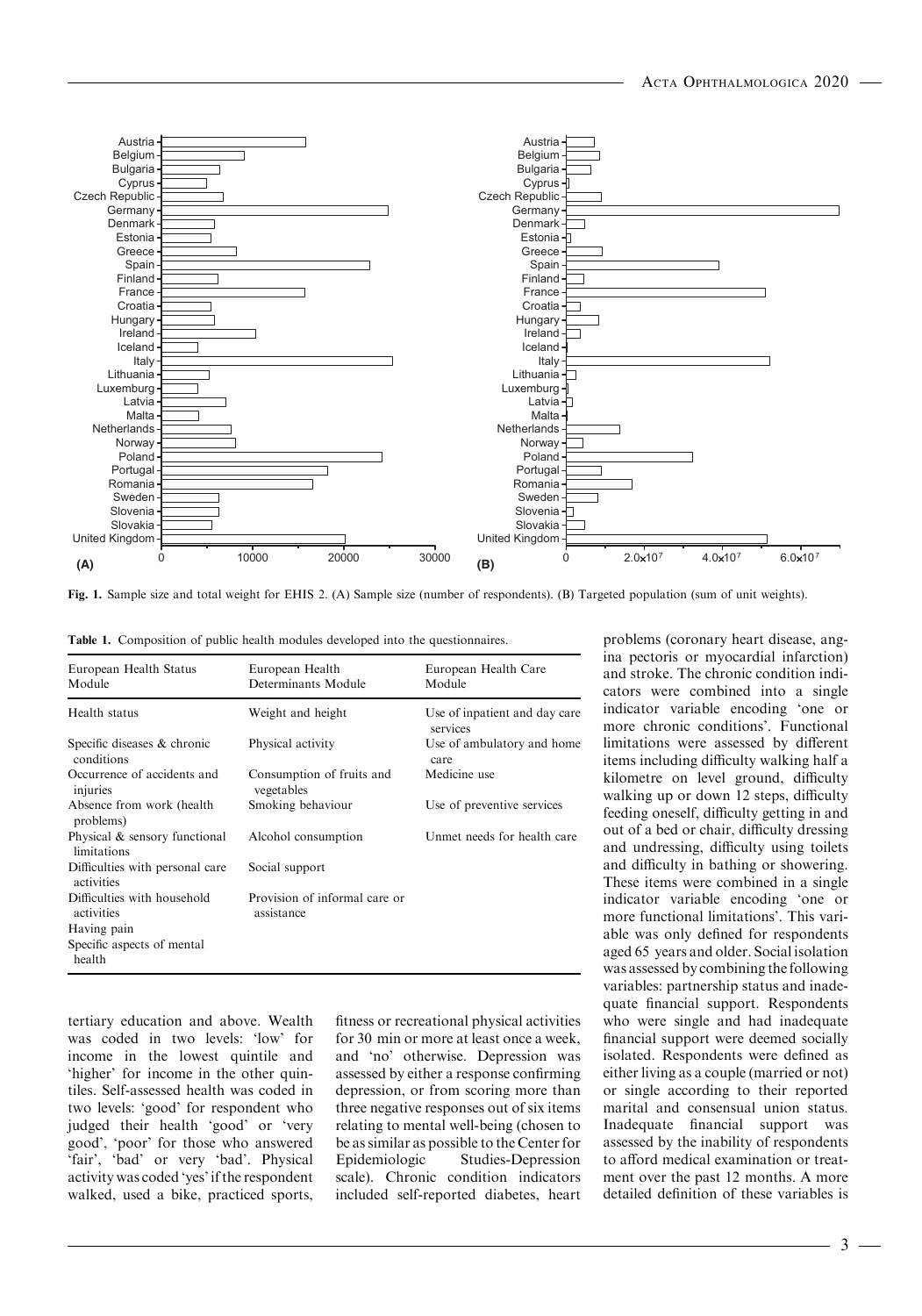provided in Supporting Information (Table S1.)

#### Additional data

In addition to the data collected through the questionnaires, other country-level socioeconomic indicators relating to each country corresponding to the time of the EHIS survey were included in the analyses. The Human Development Index (HDI), the Gender Inequality Index (GII) and the Inequality adjusted human development index (IHDI) were obtained from the United Nations Development Programme [\(http://hdr.undp.org/en/indicators/](http://hdr.undp.org/en/indicators/137506) [137506](http://hdr.undp.org/en/indicators/137506)). The Gross Domestic Product

per capita (GDP), Current Health Expenditure (CHE) and out-of-pocket expenditure (% of current health expenditure) were obtained from the World Bank [\(https://data.worldbank.](https://data.worldbank.org/indicator) [org/indicator](https://data.worldbank.org/indicator)).

Countries participating in the survey were grouped in four European regions defined by the United Nations as follows. Western Europe: Germany, Austria, Belgium, France, Luxembourg and The Netherlands; Eastern Europe: Bulgaria, Hungary, Poland, Czech Republic, Romania and Slovakia; Northern Europe: Norway, Iceland, Ireland, Lithuania, Latvia, UK, Sweden, Finland, Denmark and Estonia; Southern Europe: Croatia, Spain, Greece, Italy, Malta, Portugal and Slovenia. Note that while not part of any region, Cyprus was included in the overall analysis.

#### Statistical analysis

All analyses were performed using the survey unit weights supplied within the EHIS 2 data set. These made adjustments to the crude data to enhance the representativeness of the survey data in relation to the sampled national population. According to the survey guidelines, they were specified to allow for overall calculations and inter-country comparisons, and accounted for sampling design, non-response, gender and age structure of the populations, and (in some of the datasets) also regional distribution and educational attainment. The SAS procedure surveyfreq was used to compute crude prevalence and associated 95% confidence intervals (CI) taking these weights into account.

Odds ratios and their 95% CI were computed using logistic regression (SAS surveylogistic procedure), adjusting for age and sex. For the univariate analysis, only complete observations for the variable of interest (without missing data) were used. For the multivariate analyses, data imputation was first carried out due to the small proportion of complete observations across all variables of interest (61%) and also to mitigate possible bias due to a few countries not asking some questions.

Age-adjusted prevalence and 95% CIs were computed using the direct method (SAS stdrate procedure). The reference population was taken to be the 5-year wide European (28) population data from Eurostat [\(https://apps](https://appsso.eurostat.ec.europa.eu/nui/show.do?dataset=demo_pjan&lang=en) [so.eurostat.ec.europa.eu/nui/show.d](https://appsso.eurostat.ec.europa.eu/nui/show.do?dataset=demo_pjan&lang=en)  $o$ ?dataset=demo\_pjan&lang=en). The average was taken for the period from 2013 to 2015.

Least-square linear regression (SAS reg procedure) was used for the regression analyses.

All analyses were performed with SAS/STAT software, version 9.4 of the SAS System for Windows. Copyright © 2016 by SAS Institute Inc. All figures were created using GraphPad Prism version 5.03 for Windows, GraphPad Software, La Jolla California USA.

## **Results**

EHIS 2 included 316,333 participants of whom  $4947$   $(1.6\%)$  were excluded because of missing vision status data. The analysed sample thus consisted of 311 386 respondents (54.18% women), including 302 093 adults aged 18 or older and 9293 teenagers aged 15– 17 years old (2.98%). Age group sizes ranged from 6938 (ages 18–19) to 27 589 (ages 50–54). Of the sample analysed, 55.81% of men and 66.37% of women reported that they wore glasses or contact lenses, and 1.84% of men and 2.91% of women reported vision problems.

The overall crude prevalence of selfreported vision problems was 2.07% [2.01–2.14]. Among people reporting vision problems in Europe (2.07%), almost a quarter (26%) did not report using optical correction (0.54%). The unmet need for optical correction despite vision problems was 20% in Eastern, 25% in Northern, 30% in Southern and 41% in Western

European regions. Considering the analysis by region and country, respondents in Southern and Western European countries showed similar crude prevalence of self-reported vision problems with values of 2.29% [2.17–2.41] and 2.17% [2.03–2.31], respectively (OR and 95% CI for Western versus Southern country: 1.01 [0.92–1.09]). On the other hand, Eastern and Northern countries, respectively, had the highest and lowest crude prevalence with values of 2.43% [2.30–2.56] and 1.25% [1.14–1.36] (OR and 95% CI for Northern versus Eastern country: 0.49 [0.44–0.54]). The remaining ORs and 95% CI are as follows: Southern versus Eastern: 0.82 [0.76–0.89]; Western versus Eastern: 0.83 [0.76–0.90]; Southern versus Northern: 1.69 [1.52–1.88]; Western versus Northern: 1.70 [1.52–1.91]. Among each region, there were considerable inter-country differences, ranging from 0.86 [0.66–1.06] and 0.86 [0.59–1.13] in Ireland and Malta, respectively, to  $4.31\%$  [3.91–4.70] and 6.48 [5.76–7.19] in Portugal and Belgium, respectively. These data are detailed by region and by country for three age groups  $($  <18, 18–65,  $\geq 60$  years old) and by gender in Table 2.

Women reported significantly more vision problems than men did with overall age-adjusted prevalence of selfreported vision problems of 2.41% [2.31–2.51] versus 1.70% [1.61–1.78], respectively (OR and 95% CI: 1.43  $[1.34-1.54]$ .

Among older participants, women reported more vision problems than males, with an age-adjusted prevalence of 5.65% [5.38–5.92] for women and 3.62% [3.40–3.84] for males in the age group of 60+ years (OR and 95% CI: 1.60 [1.47–1.74]), reaching 17.22% [15.68–18.76] for women and 11.85% [10.25–13.45] for males in the age group of 85+ years (OR and 95% CI: 1.55 [1.28–1.87]). These results are displayed in Table 3.

The association between various factors of interest and self-reported vision problems was investigated in adults (18 years old and older). Among other factors, depression and social isolation were associated with vision problems, with ORs of 4.55 [4.20–4.93] and 2.79 [2.43–3.21], respectively. Among those aged 65 years and more, functional limitations were associated with ORs of self-reported vision problems of 6.04 [5.31–6.87]. These results of the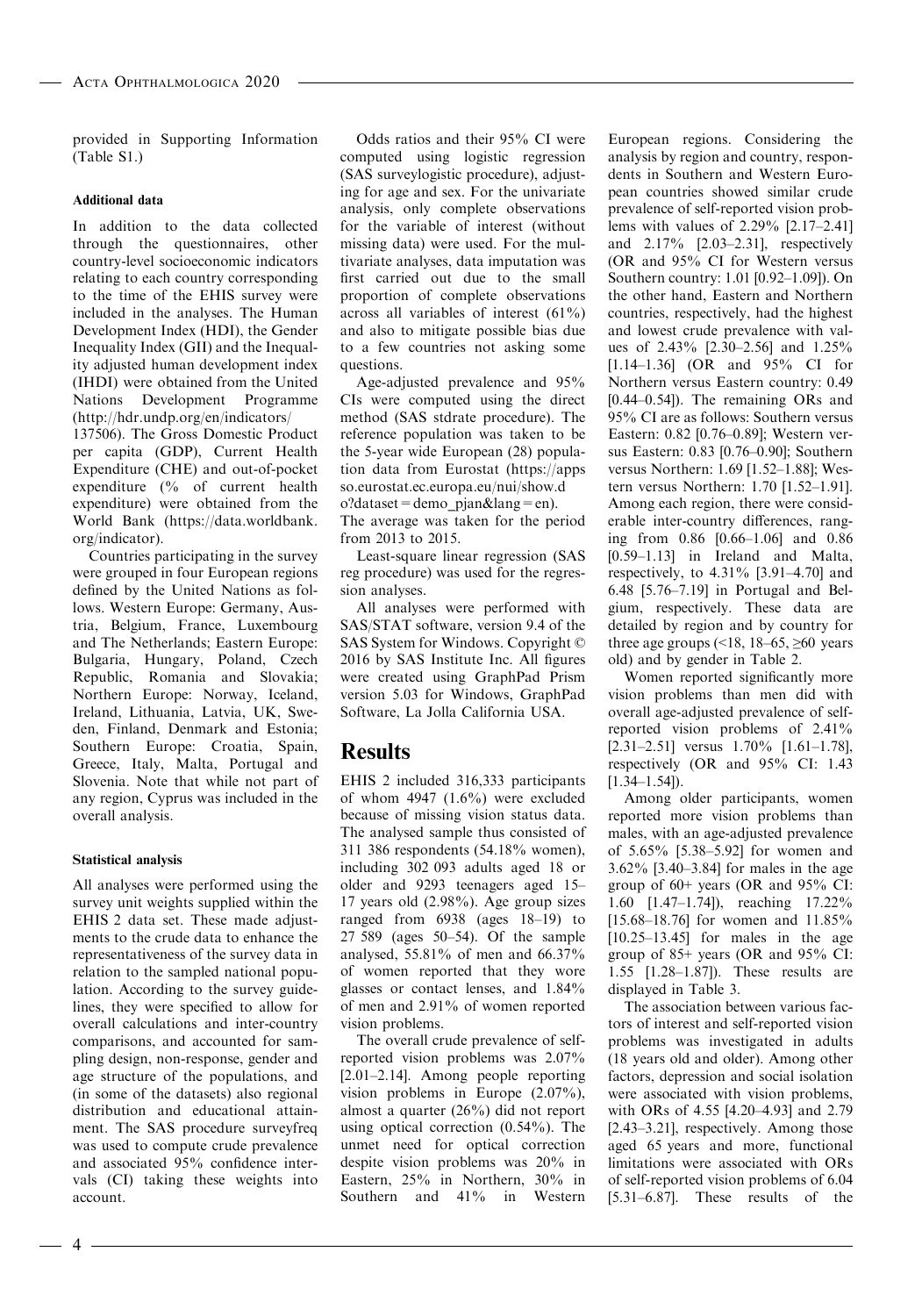|                |                                         | Age                              |                                    |                                   | Need for optical correction        |                                    |
|----------------|-----------------------------------------|----------------------------------|------------------------------------|-----------------------------------|------------------------------------|------------------------------------|
|                | All                                     | $15 - 17$                        | 18-59                              | $60+$                             | Met                                | Unmet                              |
| Europe         | $2.07$ [ $2.01 - 2.14$ ]                | $0.49$ [0.30-0.68]               | $1.02$ [0.96-1.08]                 | 4.71 [4.53-4.89]                  | $1.53$ [1.47-1.59]                 | $0.54$ [0.51-0.58]                 |
|                | $N = 311386$                            | $N = 9293$                       | $N = 194912$                       | $N = 107181$                      | $N = 191603$                       | $N = 119783$                       |
| East           | $2.43$ [ $2.30 - 2.56$ ]<br>$N = 65182$ | $0.52$ [0.21-0.83]<br>$N = 2024$ | $0.94$ [0.83-1.04]<br>$N = 40 257$ | $6.34$ [5.96-6.71]<br>$N = 22901$ | $1.94$ [1.83-2.06]<br>$N = 32 534$ | $0.49$ [0.43-0.55]<br>$N = 32,648$ |
| Bulgaria       | $2.10$ [1.76-2.44]                      | $0.00$ [0.00-0.00]               | $0.43$ [0.23-0.64]                 | 5.64 [4.68-6.60]                  | $1.40$ [1.12-1.68]                 | $0.70$ [0.50-0.90]                 |
|                | $N = 6400$                              | $N = 188$                        | $N = 3829$                         | $N = 2383$                        | $N = 2978$                         | $N = 3422$                         |
| Czech Republic | $2.04$ [1.71-2.38]                      | $0.00$ [0.00-0.00]               | $0.88$ [0.53-1.22]                 | 4.79 [4.00-5.58]                  | $1.78$ [1.46-2.09]                 | $0.27$ [0.15-0.38]                 |
| Hungary        | $N = 6737$<br>$2.63$ [ $2.21 - 3.06$ ]  | $N = 120$<br>$1.76$ [0.00-3.77]  | $N = 3408$<br>$1.54$ [1.15-1.93]   | $N = 3209$<br>$5.20$ [4.11-6.29]  | $N = 4507$<br>$1.79$ [1.44-2.15]   | $N = 2230$<br>$0.84$ [0.60-1.08]   |
|                | $N = 5825$                              | $N = 204$                        | $N = 3891$                         | $N = 1730$                        | $N = 2899$                         | $N = 2926$                         |
| Poland         | $3.17$ [2.92-3.41]                      | $0.80$ [0.25-1.35]               | $1.25$ [1.05-1.44]                 | 8.53 [7.80-9.27]                  | 2.66 [2.44-2.88]                   | $0.51$ [0.41-0.61]                 |
|                | $N = 24 125$                            | $N = 874$                        | $N = 15,390$                       | $N = 7861$                        | $N = 13343$                        | $N = 10,782$                       |
| Romania        | $1.62$ [1.42–1.82]<br>$N = 16605$       | $0.00$ [0.00-0.00]<br>$N = 498$  | $0.39$ [0.26-0.51]<br>$N = 10 104$ | 4.86 [4.23-5.49]<br>$N = 6003$    | $1.18$ [1.02-1.35]<br>$N = 5702$   | $0.43$ [0.33-0.54]<br>$N = 10903$  |
| Slovakia       | $1.10$ [0.84–1.35]                      | $0.00$ [0.00-0.00]               | $0.43$ [0.23-0.64]                 | 3.20 [2.37-4.04]                  | $1.00$ [0.76-1.25]                 | $0.09$ [0.02-0.16]                 |
|                | $N = 5490$                              | $N = 140$                        | $N = 3635$                         | $N = 1715$                        | $N = 3105$                         | $N = 2385$                         |
| North          | $1.25$ [1.14–1.36]                      | $0.48$ [0.12-0.83]               | $0.77$ [0.65-0.90]                 | $2.50$ [ $2.25 - 2.75$ ]          | $0.93$ [0.84-1.03]                 | $0.32$ [0.26-0.38]                 |
|                | $N = 76999$                             | $N = 2203$                       | $N = 45941$                        | $N = 28855$                       | $N = 50 878$                       | $N = 26 121$                       |
| Denmark        | $1.00$ [0.75–1.25]                      | $0.50$ [0.00-1.48]               | $0.67$ [0.40-0.95]                 | $1.81$ [1.23-2.40]                | $0.59$ [0.40-0.78]                 | $0.41$ [0.25-0.57]                 |
| Estonia        | $N = 5510$<br>$2.25$ [1.86-2.65]        | $N = 163$<br>$0.81$ [0.00-2.40]  | $N = 3169$<br>$0.65$ [0.39-0.92]   | $N = 2178$<br>$6.15$ [4.98-7.33]  | $N = 3910$<br>$1.68$ [1.34-2.02]   | $N = 1600$<br>$0.57$ [0.36-0.78]   |
|                | $N = 5449$                              | $N = 185$                        | $N = 3440$                         | $N = 1824$                        | $N = 3364$                         | $N = 2085$                         |
| Finland        | $1.92$ [1.57-2.27]                      | $0.00$ [0.00-0.00]               | $1.31$ [0.91-1.71]                 | $3.38$ [2.63-4.13]                | $1.59$ [1.27-1.91]                 | $0.34$ [0.19-0.49]                 |
|                | $N = 5982$                              | $N = 178$                        | $N = 3287$                         | $N = 2517$                        | $N = 4446$                         | $N = 1536$                         |
| Iceland        | $1.13$ [0.80-1.46]                      | $0.00$ [0.00-0.00]               | $0.81$ [0.45-1.16]                 | $2.37$ [1.47-3.27]                | $0.93$ [0.64-1.23]                 | $0.20$ [0.06-0.34]                 |
|                | $N = 3991$                              | $N = 227$                        | $N = 2680$                         | $N = 1084$                        | $N = 2459$                         | $N = 1532$<br>$0.23$ [0.13-0.33]   |
| Ireland        | $0.86$ [0.66-1.06]<br>$N = 9567$        | $0.00$ [0.00-0.00]<br>$N = 74$   | $0.59$ [0.37-0.82]<br>$N = 5986$   | $1.90$ [1.42-2.38]<br>$N = 3507$  | $0.63$ [0.45-0.80]<br>$N = 6229$   | $N = 3338$                         |
| Latvia         | $2.69$ [ $2.32-3.06$ ]                  | $0.00$ [0.00-0.00]               | $0.87$ [0.57-1.16]                 | $7.06$ [6.04-8.08]                | $1.47$ [1.20-1.74]                 | $1.22$ [0.96-1.48]                 |
|                | $N = 7068$                              | $N = 241$                        | $N = 4296$                         | $N = 2531$                        | $N = 2892$                         | $N = 4176$                         |
| Lithuania      | $2.05$ [1.69-2.41]                      | $1.02$ [0.00-2.43]               | $0.81$ [0.50-1.12]                 | $5.11$ [4.12-6.10]                | $1.42$ [1.12-1.72]                 | $0.63$ [0.43-0.83]                 |
| Norway         | $N = 5205$<br>$0.92$ [0.68-1.16]        | $N = 194$<br>$0.65$ [0.00-1.61]  | $N = 3139$<br>$0.62$ [0.39-0.85]   | $N = 1872$<br>$1.72$ [1.05-2.39]  | $N = 2622$<br>$0.71$ [0.50-0.92]   | $N = 2583$<br>$0.21$ [0.10-0.33]   |
|                | $N = 8161$                              | $N = 319$                        | $N = 5467$                         | $N = 2375$                        | $N = 5184$                         | $N = 2977$                         |
| Sweden         | $1.60$ [1.25-1.95]                      | $0.22$ [0.00-0.64]               | $1.10$ [0.77–1.42]                 | 2.87 [1.96-3.78]                  | $1.13$ [0.83-1.42]                 | $0.47$ [0.28-0.67]                 |
|                | $N = 5939$                              | $N = 274$                        | $N = 4051$                         | $N = 1614$                        | $N = 3868$                         | $N = 2071$                         |
| United Kingdom | $1.11$ [0.95-1.27]                      | $0.58$ [0.00-1.17]               | $0.72$ [0.54–0.91]                 | $2.15$ [1.80-2.49]                | $0.86$ [0.72-0.99]                 | $0.25$ [0.16-0.34]                 |
| South          | $N = 20$ 127<br>$2.29$ [2.17-2.41]      | $N = 348$<br>$0.46$ [0.12-0.80]  | $N = 10$ 426<br>$0.92$ [0.82-1.02] | $N = 9353$<br>5.47 [5.15-5.78]    | $N = 15904$<br>$1.60$ [1.51-1.70]  | $N = 4223$<br>$0.69$ [0.62-0.75]   |
|                | $N = 89132$                             | $N = 2406$                       | $N = 54071$                        | $N = 32 655$                      | $N = 53854$                        | $N = 35 278$                       |
| Croatia        | 2.95 [2.47-3.43]                        | 1.48 [0.00-3.29]                 | $1.12$ [0.73-1.51]                 | 7.10 [5.80-8.40]                  | 2.36 [1.92-2.80]                   | $0.59$ [0.38-0.80]                 |
|                | $N = 5396$                              | $N = 185$                        | $N = 3272$                         | $N = 1939$                        | $N = 2871$                         | $N = 2525$                         |
| Greece         | $2.28$ [1.96-2.61]                      | $0.00$ [0.00-0.00]               | $0.63$ [0.39-0.87]                 | 5.98 [5.08-6.87]                  | $1.81$ [1.53-2.09]                 | $0.47$ [0.31-0.63]                 |
| Italy          | $N = 8216$<br>$2.04$ [1.85-2.22]        | $N = 120$<br>$0.50$ [0.00-1.00]  | $N = 4734$<br>$0.73$ [0.58-0.87]   | $N = 3362$<br>4.77 [4.29-5.25]    | $N = 4719$<br>$1.51$ [1.35-1.66]   | $N = 3497$<br>$0.53$ [0.43-0.62]   |
|                | $N = 24 256$                            | $N = 793$                        | $N = 15046$                        | $N = 8417$                        | $N = 13,861$                       | $N = 10$ 395                       |
| Malta          | $0.86$ [0.59-1.13]                      | $1.13$ [0.00-3.33]               | $0.37$ [0.14–0.60]                 | $2.04$ [1.32-2.77]                | $0.65$ [0.42-0.89]                 | $0.21$ [0.07-0.35]                 |
|                | $N = 4045$                              | $N = 109$                        | $N = 2459$                         | $N = 1477$                        | $N = 2715$                         | $N = 1330$                         |
| Portugal       | 4.31 [3.91-4.70]                        | $0.22$ [0.00-0.58]               | $2.41$ [ $2.02 - 2.80$ ]           | 8.79 [7.85-9.73]                  | $2.79$ [ $2.48 - 3.10$ ]           | $1.52$ [1.27-1.76]                 |
| Slovenia       | $N = 18194$                             | $N = 435$                        | $N = 10,503$<br>$1.28$ [0.89-1.66] | $N = 7256$                        | $N = 11086$                        | $N = 7108$                         |
|                | $2.50$ [ $2.08 - 2.93$ ]<br>$N = 6195$  | $0.41$ [0.00-1.22]<br>$N = 243$  | $N = 3978$                         | 5.64 [4.49-6.78]<br>$N = 1974$    | $2.03$ [1.65-2.41]<br>$N = 3723$   | $0.47$ [0.28-0.67]<br>$N = 2472$   |
| Spain          | 2.10 [1.89-2.31]                        | $0.47$ [0.00-1.18]               | $0.87$ [0.69-1.05]                 | 5.39 [4.81-5.98]                  | $1.33$ [1.17-1.49]                 | $0.77$ [0.64-0.90]                 |
|                | $N = 22830$                             | $N = 521$                        | $N = 14079$                        | $N = 8230$                        | $N = 14879$                        | $N = 7951$                         |
| West           | $2.17$ [2.03-2.31]                      | $0.51$ [0.12-0.90]               | $1.29$ [1.16-1.41]                 | 4.45 [4.07-4.83]                  | $1.59$ [1.47-1.71]                 | $0.59$ [0.51-0.66]                 |
|                | $N = 75115$                             | $N = 2439$                       | $N = 51286$                        | $N = 21390$                       | $N = 51 591$                       | $N = 23,524$                       |
| Austria        | $1.39$ [1.09-1.69]<br>$N = 15 771$      | $0.00$ [0.00–0.00]<br>$N = 252$  | $0.74$ [0.57-0.91]<br>$N = 11 732$ | $3.19$ [2.18-4.19]<br>$N = 3787$  | $1.17$ [0.88-1.46]<br>$N = 10940$  | $0.22$ [0.13-0.32]<br>$N = 4831$   |
| Belgium        | 6.48 [5.76-7.19]                        | $1.23$ [0.00-2.65]               | $4.39$ [3.63-5.15]                 | 12.24 [10.54–13.94]               | 4.71 [4.15-5.28]                   | $1.76$ [1.31-2.21]                 |
|                | $N = 9110$                              | $N = 340$                        | $N = 6064$                         | $N = 2706$                        | $N = 5663$                         | $N = 3447$                         |
| France         | $2.44$ [2.16-2.73]                      | $0.61$ [0.00-1.36]               | $1.40$ [1.14–1.66]                 | $5.05$ [4.30-5.80]                | $2.07$ [1.80-2.33]                 | $0.38$ [0.27-0.49]                 |
|                | $N = 15481$                             | $N = 611$                        | $N = 10061$                        | $N = 4809$                        | $N = 11005$                        | $N = 4476$                         |

Table 2. Crude prevalence (%) of self-reported vision problems provided by region and by country for three age groups and by sex.

 $\frac{1}{5}$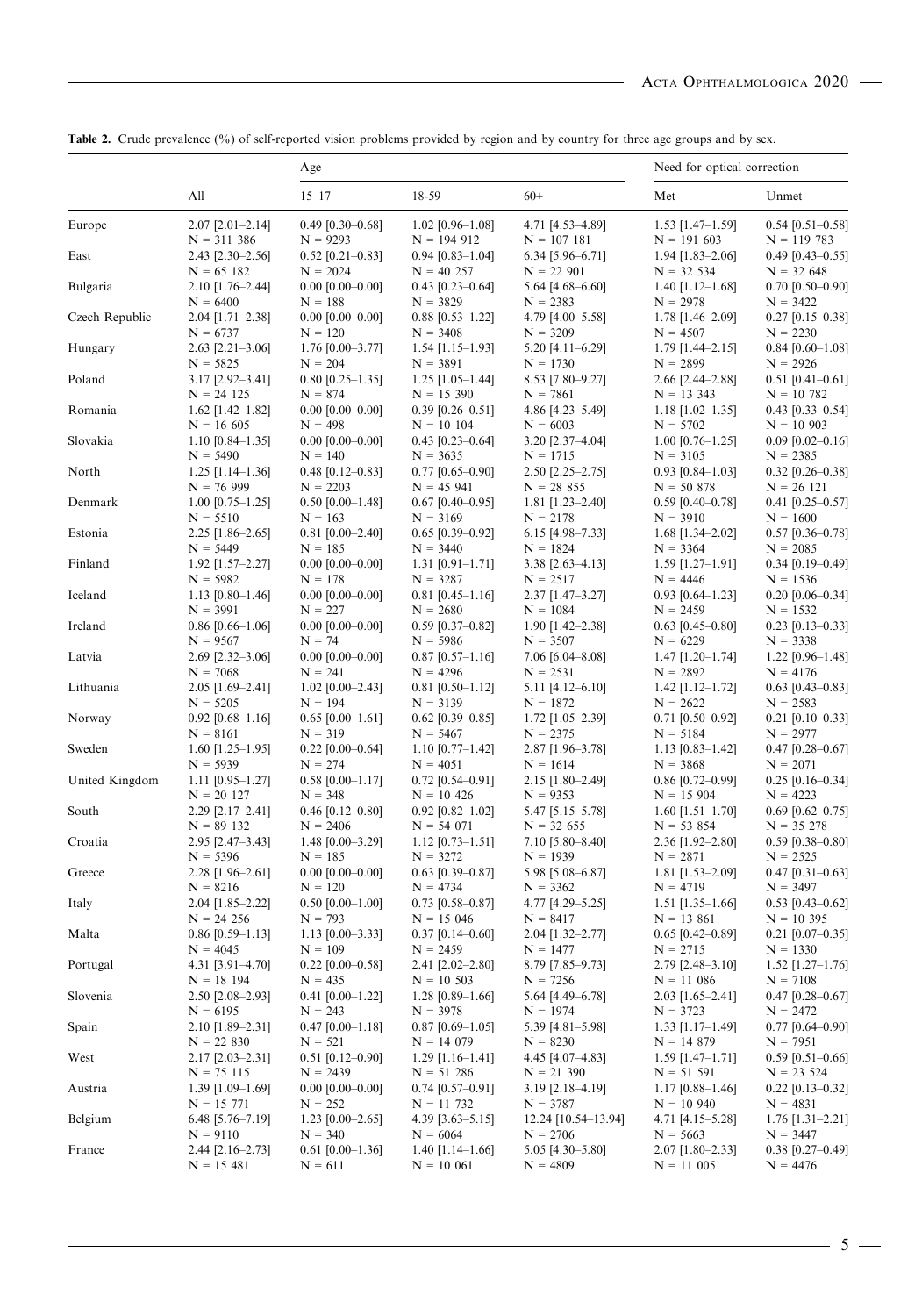|  |  | <b>Table 2</b> (Continued) |
|--|--|----------------------------|
|--|--|----------------------------|

|             |                          | Age                |                          |                          | Need for optical correction |                    |
|-------------|--------------------------|--------------------|--------------------------|--------------------------|-----------------------------|--------------------|
|             | All                      | $15 - 17$          | $18 - 59$                | $60+$                    | Met                         | Unmet              |
| Germany     | $1.29$ [1.11-1.47]       | $0.40$ [0.00-0.97] | $0.65$ [0.51-0.80]       | $2.86$ [ $2.36 - 3.36$ ] | $0.60$ [0.48–0.72]          | $0.69$ [0.56–0.83] |
|             | $N = 23241$              | $N = 772$          | $N = 15,707$             | $N = 6762$               | $N = 15943$                 | $N = 7298$         |
| Luxembourg  | $2.74$ [ $2.20 - 3.28$ ] | $2.59$ [0.00-5.61] | $2.71$ [ $2.09 - 3.33$ ] | $2.85$ [1.67-4.03]       | $2.68$ [2.14-3.21]          | $0.06$ [0.00-0.14] |
|             | $N = 3860$               | $N = 115$          | $N = 2840$               | $N = 905$                | $N = 2607$                  | $N = 1253$         |
| Netherlands | $3.15$ [2.74–3.55]       | $0.28$ [0.00-0.82] | $2.23$ [1.79-2.66]       | 5.84 [4.85-6.84]         | $2.82$ [ $2.43 - 3.20$ ]    | $0.33$ [0.19-0.47] |
|             | $N = 7652$               | $N = 349$          | $N = 4882$               | $N = 2421$               | $N = 5433$                  | $N = 2219$         |

The 95% CI are given between brackets. An individual was considered to have vision problems if he declared having a lot of difficulty or not being able to see at all when answering to the item 'difficulty in seeing, even when wearing glasses or contact lenses'. An individual was considered to have no vision problem if he/she answered that they had no difficulty or some difficulty in seeing. Note that Europe includes Cyprus, which was not part of any region defined by the United Nations.

Table 3. Age-adjusted prevalence of self-reported vision problems by sex for older individuals.

| Age    | Gender | N       | Prevalence $(\%)$ [95% CI] | OR (95% CI)        |
|--------|--------|---------|----------------------------|--------------------|
| All    | M      | 142 662 | $1.70$ [1.61-1.78]         | $1.43$ [1.34–1.54] |
|        | F      | 168 724 | $2.41$ [ $2.31 - 2.51$ ]   |                    |
| $50+$  | M      | 72 285  | $2.9$ [ $2.74 - 3.05$ ]    | $1.52$ [1.41-1.63] |
|        | F      | 85 599  | $4.32$ [4.13-4.51]         |                    |
| $60+$  | M      | 46 953  | $3.62$ [ $3.40 - 3.84$ ]   | $1.60$ [1.47-1.74] |
|        | F      | 60 228  | 5.65 [5.38–5.92]           |                    |
| $70+$  | M      | 23 136  | $5.07$ [4.70-5.45]         | $1.67$ [1.52–1.85] |
|        | F      | 32 218  | $8.18$ [7.74–8.62]         |                    |
| $8.5+$ | M      | 2677    | 11.85 [10.25-13.45]        | $1.55$ [1.28-1.87] |
|        | F      | 4967    | 17.22 [15.68-18.76]        |                    |

univariate analysis are detailed in Table 4. Poor self-rated health, limiting long-standing and chronic illness, daily smoking were associated with more self-reported vision problems with ORs of 4.48 [4.11–4.89], 5.23 [4.82– 5.67], 2.53 [2.34–2.73], 1.35 [1.23–1.48], respectively, while higher wealth and education level were associated with less self-reported vision problems, with ORs of 0.60 [0.55–0.65] and 0.77 [0.68– 0.87], respectively. The results of the univariate analysis by region and countries are detailed in Fig. 2 and in supporting Information (Table S2).

Multivariate regression analysis between self-reported vision problems and health, socioeconomic and lifestyle-related variables showed that limiting long-standing illness and depression were associated with selfreported vision problems with ORs of 2.66 [2.42–2.92] and 2.16 [2.01–2.32], respectively. Smoking, physical activity, education level, economic status and social isolation were also associated with self-reported vision problems. These results are detailed in Table 5.

No statistically significant association between age-adjusted prevalence and socioeconomic indicators was found at the country level.

### Discussion

The EHIS2 population-based survey provides data on self-reported vision problems and associated factors for 30 countries in Europe, country by country. The crude overall prevalence of self-reported vision problems was 2.07% [2.01–2.14].

For those aged 60 years or more, the crude prevalence of vision problems was 4.71% [4.53–4.89]. These results are slightly different from other population-based studies of self-reported vision status in other high-income regions including the National Health Interview Survey (NHIS) (Lam et al. 2009), the National Health and Nutrition Examination Survey IV (NHANES IV) (Coyle et al. 2017) and the English Longitudinal Study on Ageing (ELSA) (Jackson et al. 2019). The comparison of self-reported vision problems prevalence in these different population-based studies is detailed in supporting Information (Table S3).

It is likely that these differing results firstly reflect the variability in the wording of visual health questions included in different surveys. Secondly, they reflect differing categorization of responses, making meaningful comparison between studies challenging. For example, in the NHIS, visual health questions were 'Do you have any trouble seeing, even when wearing glasses or contact lenses?' and 'Are you blind or unable to see at all?'. Participants were classified as visually impaired if they responded yes to either question (Lam et al. 2009). In the NHANES IV, participants were asked to rate their corrected vision as excellent, good, fair, poor or very poor. Three groups were defined from the answers: poor or very poor vision, vision categorized as fair and good or excellent vision for the reference group (Coyle et al. 2017). This categorization of self-reported vision problems was different to that which we used for EHIS 2, in which we reduced this categorization from four levels to two categories of vision problems. In ELSA, participants were asked if their corrected eyesight was excellent, very good, good, fair or poor. Respondents reporting fair or poor vision were classified in the 'poor vision' group (Yu et al. 2019) whereas the criteria used to define 'vision problems' group in the current study were more conservative. These differences are likely to explain the variability of observed prevalence of self-reported vision problems for similar age groups. In this context, we strongly support Rein, D.B. and colleagues in advocating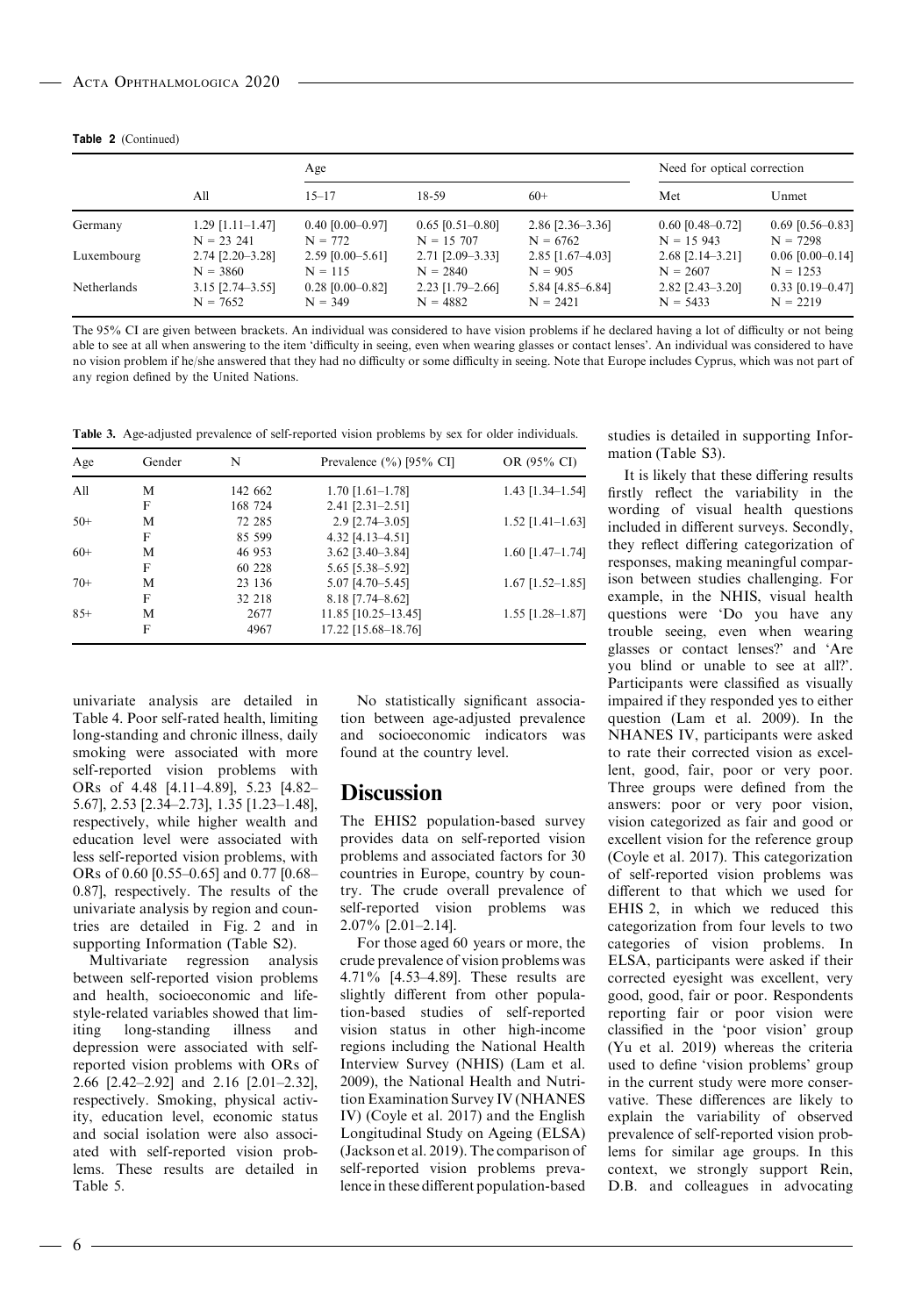Table 4. Univariate regression analysis between self-reported vision problems and health, socioeconomic and lifestyle-related variables in Europe in the adult population.

| EHIS 2 ( $N = 302093$ )                               |                          |                                       |                      |
|-------------------------------------------------------|--------------------------|---------------------------------------|----------------------|
|                                                       | OR [95% CI]              | % Missing values<br>among respondents | Missing<br>countries |
| Physical health                                       |                          |                                       |                      |
| Self-rated health (poor versus good)                  | 4.48 [4.11-4.89]         | 3.00                                  |                      |
| Limiting long-standing illness (yes<br>versus no)     | 5.23 [4.82–5.67]         | 1.64                                  |                      |
| Chronic illness (yes versus no)                       | $2.53$ [ $2.34 - 2.73$ ] | 1.39                                  |                      |
| Functional limitations (yes versus no;<br>age $65+$ ) | $6.04$ [5.31-6.87]       | 3.62                                  | NL, BE               |
| Mental health                                         |                          |                                       |                      |
| Depression (yes versus no)                            | $4.55$ [ $4.20 - 4.93$ ] | 13.90                                 | BE, ES, NL           |
| Lifestyle                                             |                          |                                       |                      |
| Daily smoking (yes versus no)                         | $1.35$ [1.23–1.48]       | 1.53                                  |                      |
| Physical activity (no versus yes)                     | 2.26 [2.09-2.44]         | 9.26                                  | BE, NL               |
| Near-daily alcohol consumption (yes<br>versus no)     | $0.81$ [0.71-0.93]       | 18.50                                 | FR, IT, NL           |
| Economics                                             |                          |                                       |                      |
| Wealth (higher versus low)                            | $0.60$ [0.55–0.65]       | 6.47                                  |                      |
| Education (high versus intermediate)                  | $0.77$ [0.68-0.87]       | 0.69                                  |                      |
| Education (low versus intermediate)<br>Social life    | $1.74$ [1.61-1.89]       | 0.69                                  |                      |
| Social isolation (yes versus no)                      | $2.79$ [ $2.43 - 3.21$ ] | 11.72                                 | BE, FR               |

'Missing countries' refers to those countries which did not ask one or more of the questions used to define the corresponding combined variable.

improved standardization of the phrasing of self-reported vision status questions, to enhance both reproducibility and comparability of national population-based surveys (Rein et al. 2018).

The Sustainable Development Goals (SDGs), adopted by the United Nations General Assembly in 2015, provide a new global policy framework aiming at fighting inequalities in social, economic, health and environmental aspects. Among the first five SDGs, are 'no poverty' (1st), 'good health and well-being' (3rd), 'quality of education' (4th) and 'gender equality' (5th). Through the present analysis of the EHIS data, we were able to gain some insight into the association between the SDGs and vision impairment by the inclusion of gender, socioeconomic (income, education, social isolation and discrimination) and health data (smoking, chronic illness and functional limitation, depression).

Exploring this further, it becomes apparent that women and older respondents were more prone to report vision problems. Indeed, the age-adjusted prevalence of self-reported vision problems was 2.41% [2.31– 2.51] for women in EHIS 2, compared to 1.70% [1.61–1.78] for males (OR and 95% CI: 1.43 [1.34–1.54]).

Furthermore, when focusing on the elderly population, the age-adjusted prevalence of vision problems was consistently higher among women than males (Table 3). In the European population, this gender difference could reflect better self-awareness of vision impairment or less tolerance to poor vision in women, or true gender differences in the prevalence of vision impairment, relating to differences in the prevalence of underlying eye disease or to differential access to eye care services and treatments. Comparison to other studies is difficult because data on the association between gender and self-reported vision problems are lacking. However, our results are very similar to a population-based Canadian study, which reported that the prevalence of self-reported uncorrected vision problems was 2.0% among women and 1.3% among males (Perruccio et al. 2010). More widely, inequality between women and males has been reported in a systematic review (Bourne et al. 2017). In that review, the authors observed that the prevalence of blindness and moderately or severely impaired vision was higher in women than in males for all age groups (0–49, 50–69 and  $\geq 70$ ). In line with other population-based

studies, the current study confirmed that older individuals carry a much higher risk of visual impairment. In EHIS 2, the crude prevalence of vision problems among respondents aged 70+ years was 6.88%, while the prevalence of poor vision and legal blindness was reported to be 9.08% in the 2010 Health and Retirement Study (HRS) including Americans aged 70+ years (Chen et al. 2016). In the US, the Vision and Eye Health Surveillance System (VEHSS) in the American community survey based on IRIS registry estimated that 5.60% [95% CI: 5.50–5.70] of individuals aged 65– 84 years and 17% [95% CI: 16.80– 17.60] of individuals aged 85+ years considered themselves to be blind or to have serious difficulties in seeing, even when wearing glasses.

Our univariate logistic regression analysis showed that even for respondents in the same country, both higher income and higher education levels were protective factors for self-reported vision problems, with ORs of 0.60 [0.55–0.65] and of 0.77 [0.68–0.87], respectively. These results were partially confirmed in multivariate analyses which showed that higher income had a protective effect, with OR of 0.80 [0.73–0.86] while lower education level increased the risk with an OR of 1.29 [1.19–1.40].

Lower income has been frequently reported among blind or visually impaired individuals (Brézin et al. 2005). A recent study investigating the prevalence of visual impairment under the scope of socioeconomic factors at country level showed that a higher Human Development Index and Education Index were associated with a lower prevalence of blindness or moderate and severe visual impairment (Wang et al. 2017). Meanwhile, lower total health expenditure per capita and total health expenditure by Gross Domestic Product were associated with higher prevalence (Wang et al. 2017). We also analysed the relationship between socioeconomic indicators and self-reported vision problems at the country level, but no significant association with a country's HDI, IHDI, GDP, out of pocket expenditure, MPI and GII could be established. This may be because socioeconomic level does not differ sufficiently among member states to detect significant difference, but it is more likely that the

- 7 -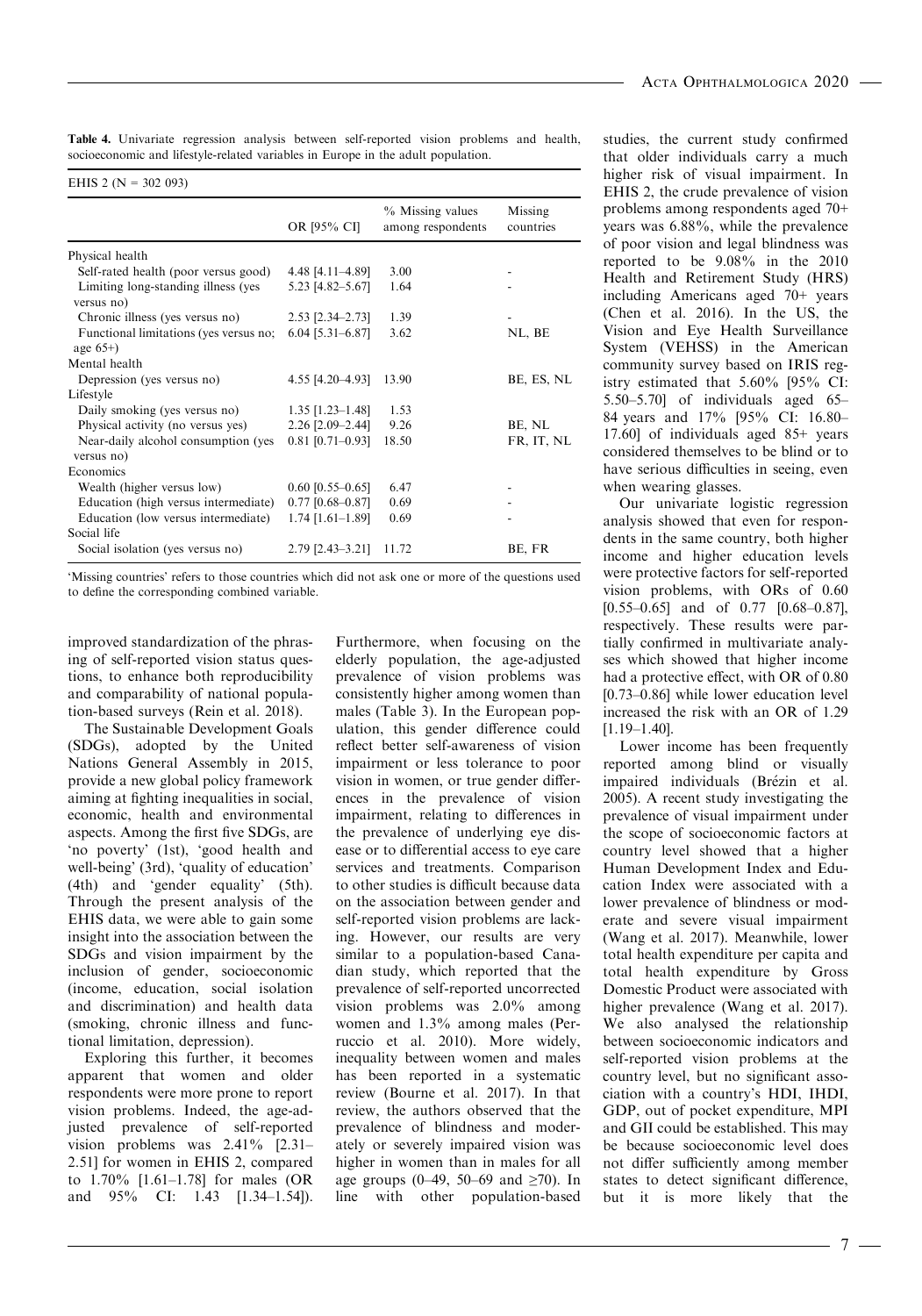$EHE 2 QI = 302.093$ 



Fig. 2. Odds ratios and 95% confidence intervals from the univariate regression analysis between vision problems and variables of interest, by region and by country, in adult population. Only variables defined from questions answered by all countries were included, namely (A) Self-assessed health (poor versus good); (B) limiting long-standing illness (yes versus no); (C) chronic illness (yes versus no); (D) daily smoking (yes versus no); (E) wealth (high versus low); (F) education (low versus intermediate); (G) education (high versus intermediate). The ORs of the education variable could not be computed for Malta and Portugal because no survey specified a high level of education.

Table 5. Multivariate regression analysis between self-reported vision problems and health, socioeconomic and lifestyle-related variables in Europe in the adult population.

| EHIS $2 (N = 302 093)$                         |                          |
|------------------------------------------------|--------------------------|
|                                                | OR [95% CI]              |
| Physical health                                |                          |
| Self-rated health (poor versus good)           | $1.87$ [1.69-2.07]       |
| Limiting long-standing illness (yes versus no) | $2.66$ [ $2.42 - 2.92$ ] |
| Chronic illness (yes versus no)                | $1.46$ [1.35-1.57]       |
| Mental health                                  |                          |
| Depression (yes versus no)                     | $2.16$ [ $2.01 - 2.32$ ] |
| Lifestyle                                      |                          |
| Daily smoking (yes versus no)                  | $1.11$ $[1.01-1.23]$     |
| Physical activity (no versus yes)              | $1.31$ $[1.21 - 1.42]$   |
| Near-daily alcohol consumption (yes versus no) | $0.93$ [0.80-1.08]       |
| Economics                                      |                          |
| Wealth (higher versus low)                     | $0.80$ [0.73-0.86]       |
| Education (high versus intermediate)           | $0.95$ [0.84–1.08]       |
| Education (low versus intermediate)            | $1.29$ [1.19-1.40]       |
| Social life                                    |                          |
| Social isolation (yes versus no)               | $1.45$ [1.26-1.67]       |

socioeconomic associations we found at survey participant level are not reflected by the rather crude comparison of country-level summary measures like these. Moreover, the small number of data points (30 countries) fundamentally limits the power of this analysis.

In agreement with other studies (Bourne et al. 2018), the current study also showed that self-reported vision problems were still more prevalent in Eastern (2.43%) than in Northern (1.25%), Western (2.17%) and Southern (2.29%) European countries while the unmet needs of optical correction were the lowest in Eastern European

countries (20%, see Table 2). In this context, it is likely that impact of ocular diseases on vision is more important than in other European regions. For Eastern countries, it is likely that a favourable economic evolution has not yet completely led to medical policies guaranteeing an improved access to affordable medical care. Furthermore, positive economic growth does not necessarily equate to reduced inequalities between individuals, as can be clearly observed from data on the Gini coefficient of equivalized disposable income published by EU-SILC [\(https://ec.europa.eu/eurosta](https://ec.europa.eu/eurostat/web/microdata/european-union-statistics-on-income-and-living-conditions) [t/web/microdata/european-union-sta](https://ec.europa.eu/eurostat/web/microdata/european-union-statistics-on-income-and-living-conditions)

[tistics-on-income-and-living-condi](https://ec.europa.eu/eurostat/web/microdata/european-union-statistics-on-income-and-living-conditions) [tions\)](https://ec.europa.eu/eurostat/web/microdata/european-union-statistics-on-income-and-living-conditions). We also investigated if the payment by the national social system for eye examinations in the elderly (50+) has an impact on self-declared vision problems. There was apparently no correlation, probably because many other factors can also interact such as the pocket-to-pocket expenditure for eye examination or the level of reimbursement of optical correction by social security or by insurances. In parallel to socioeconomic aspects, social isolation, a variable defined by combining celibacy and inadequate financial support, was a related risk factor for vision problems in the univariate analyses. Our cross-sectional study also supports previous published studies which reported an association between visual impairment and depression, particularly in the elderly population (Rovner et al. 1997; Evans et al. 2007; Goldstein et al. 2012; Yip et al. 2014; Ribeiro et al. 2015; Van der Aa et al. 2015; Yu et al. 2019).

Multivariate analysis also showed that smoking status was a related risk factor for self-reported vision problems, with an OR of 1.11 [1.01–1.25] for smokers compared with non-smokers (Table 5). Other studies found similar results (Zhang et al. 2011).The association between smoking and vision problems could be explained by an increased risk of cataract (Kang et al. 2016) and age-related macular degeneration (AMD) among smokers (Christen et al. 1996; Age-Related Eye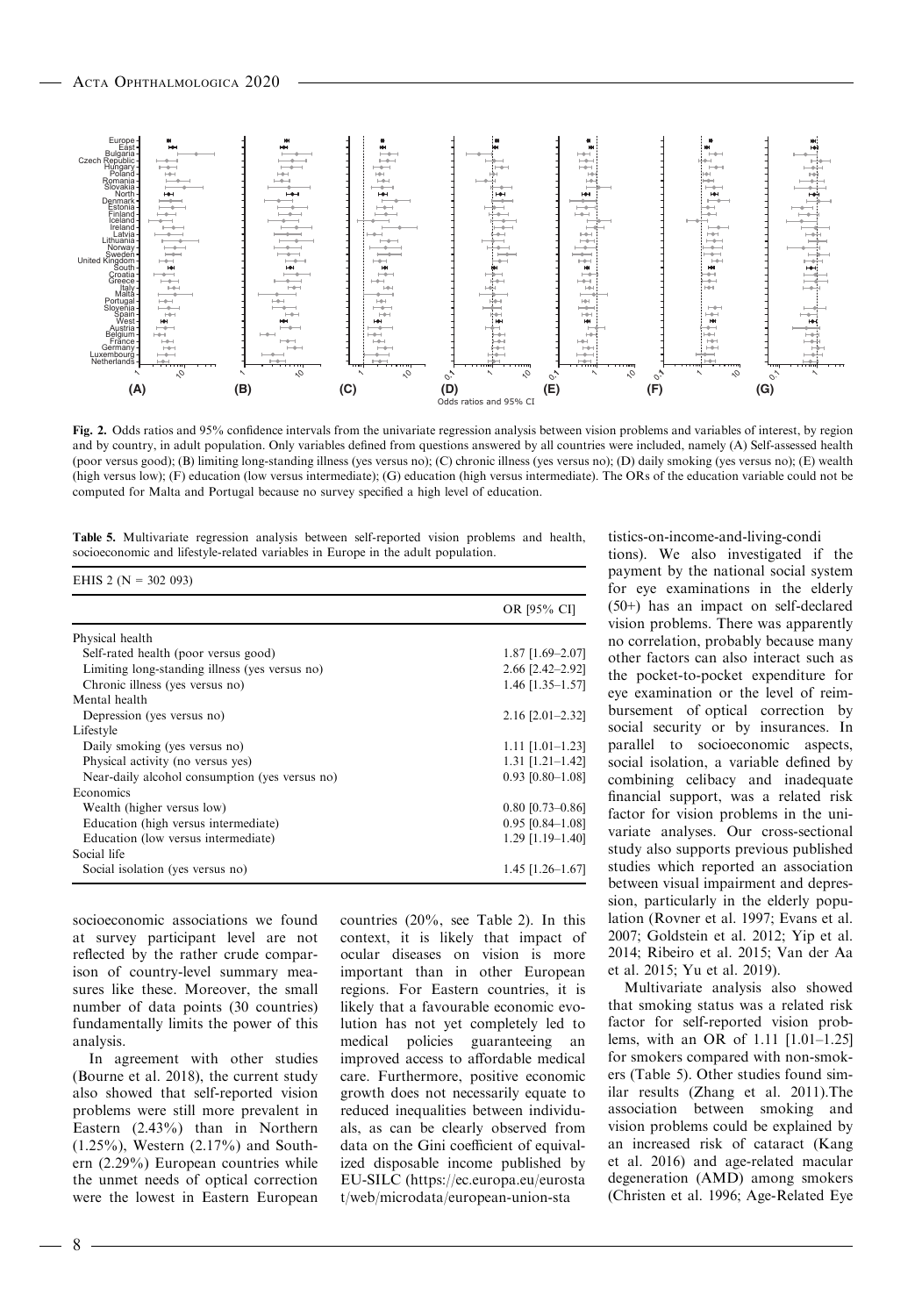Disease Study Research Group et al. 2000; Klein et al. 2004).

We acknowledge some weaknesses in the current study. Firstly, some questions of interest were not asked in a few countries, which rendered difficult the comparison of odds ratios between different variables, and between the univariate and the multivariate analyses for the same variable. Secondly, heterogeneity between countries in the data gathering process may have been a source of measurement or selection bias, and this should be kept in mind when interpreting the results. While the prevalence of self-reported vision problems by age group, country and gender provide a useful pan-European insight into the epidemiology of self-reported vision impairment, the cross-sectional nature of the study design did not enable us to establish causal links between vision problems and explanatory variables. Thirdly, the study design of the survey did exclude people living in collective households or institutions, probably leading to an under-estimation of self-reported vision problems in the whole European population. Finally, the NEI-VFQ-25 questionnaire was not used into this survey because it was dedicated not only to vision problems, but also to wider aspects of health determinants, which are not explored with the NEI-VFQ-25 questionnaire. The EHIS 2 survey questionnaire was tested on population samples in different countries before being used widely on the European scale. Considering the few questions related to vision in EHIS 2, they were validated by the Washington Group on Disability Statistics short set of question that provided evidence that these questions were able to capture different aspects of difficulties in seeing.

We did not use Rasch analysis to map item responses to individual abilities, because this approach has several drawbacks. First, the resulting model would be much more difficult to interpret. Specifically, dependent variables values expressed in logits might no longer be related, even partially, to answers to questionnaire items. Moreover, the resulting effect size expressed in odds ratio in the current study could no longer be interpretable in simple terms, which would limit our results to 'positively or negatively associated'. Second, as this approach is not currently widespread in the epidemiology community, its use

would have rendered our results less accessible. There are only a few published European population-based studies on prevalence of vision impairment and blindness (measuring visual acuity of participants rather than self-reporting) by cause, some of them focusing on specific European countries (Munier et al. 1998; Cruciani et al. 2011; Finger et al. 2012; Havstam Johansson et al. 2020) and others having a more global focus (Flaxman et al. 2017; Bourne et al. 2018; Németh et al. 2019). According to the Vision Loss Expert Group, uncorrected refractive errors, cataract, AMD and glaucoma, that are entirely or partly curable pathologies, were still the main causes of both blindness and moderately to severely impaired vision in Western, Central and Eastern European countries (Bourne et al. 2018). Nevertheless, population-based data on the prevalence and causes of vision problems, stratified by region and by age group, are still missing for most European Union member states. In that respect, the EHIS 2 developed and funded by the European Union represents an excellent opportunity to gather data on the health status, healthcare use and health determinants in every member state. These data, in turn, should be useful for European and local public health policies in their efforts to improve access to health services for all and to decrease inequalities (Németh et al. 2019). A strength of our study is the large size of the representative population sample, which allowed the analyses to be carried out at the level of participating countries, namely member states of Europe.

### Conclusion

This cross-sectional European population-based study demonstrates inequalities between European Union member states in terms of crude prevalence of self-reported vision problems, ranging from 0.86% (in Ireland and Malta) to 6.48% (in Belgium) in the general population, with higher prevalence in Eastern European countries. Furthermore, self-reported vision problems in Europe were more frequently observed in the elderly, women, smokers, and in those reporting greater social isolation. Higher prevalence of eye disorders in older individuals combined with other physical limitations, better self-awareness of vision problems and economic restrictions limiting access to eye care services could explain these differences. Given that this study reports 26% of people with an unmet need for optical correction in Europe, efforts should be upscaled to address this requirement.

### References

- Age-Related Eye Disease Study Research Group (2000): Risk factors associated with age-related macular degeneration. A case-control study in the age-related eye disease study: Age-Related Eye Disease Study Report Number 3. Ophthalmology 107: 2224–32.
- Aljied R, Aubin MJ, Buhrmann R, Sabeti S & Freeman EE (2018): Prevalence and determinants of visual impairment in Canada: cross-sectional data from the Canadian Longitudinal Study on Aging. Can J Ophthalmol 53: 291–297.
- Bourne RRA, Flaxman SR, Braithwaite T et al. (2017): Magnitude, temporal trends, and projections of the global prevalence of blindness and distance and near vision impairment: a systematic review and metaanalysis The Lancet Global Health. Lancet Glob Health 5: e888–e8974.
- Bourne RRA, Jonas JB, Bron AM et al. (2018): Prevalence and causes of vision loss in high-income countries and in Eastern and Central Europe in 2015: magnitude, temporal trends and projections. Br J Ophthalmol 102: 575–585.
- Brézin AP, Lafuma A, Fagnani F, Mesbah M & Berdeaux G (2005): Prevalence and burden of self-reported blindness, low vision, and visual impairment in the French community: a nationwide survey. Arch Ophthalmol 123: 1117–24.
- Brunes A, Hansen MB, Heir T (2019): Loneliness among adults with visual impairment: prevalence, associated factors, and relationship to life satisfaction. Health Qual Life Outcomes 17: 24.
- Chakravarthy U, Biundo E, Saka RO, Fasser C, Bourne R & Little JA (2017): The economic impact of blindness in Europe. Ophthal Epidemiol 24: 239–247.
- Chen Y, Hahn P & Sloan FA (2016): Changes in visual function in the elderly population in the United States: 1995–2010. Ophthalmic Epidemiol 23: 137–44.
- Christen WG, Glynn RJ, Manson JE, Ajani UA & Buring JE (1996): A prospective study of cigarette smoking and risk of age-related macular degeneration in men. JAMA 276: 1147–1151.
- Cosh S, von Hanno T, Helmer C et al. (2018): The association amongst visual, hearing, and dual sensory loss with depression and anxiety over 6 years: The Tromsø Study. Int J Geriatr Psychiatry 33: 598–605.
- Coyle CE, Steinman BA & Chen J (2017): Visual acuity and self-reported vision status. J Aging Health 29: 128–148.